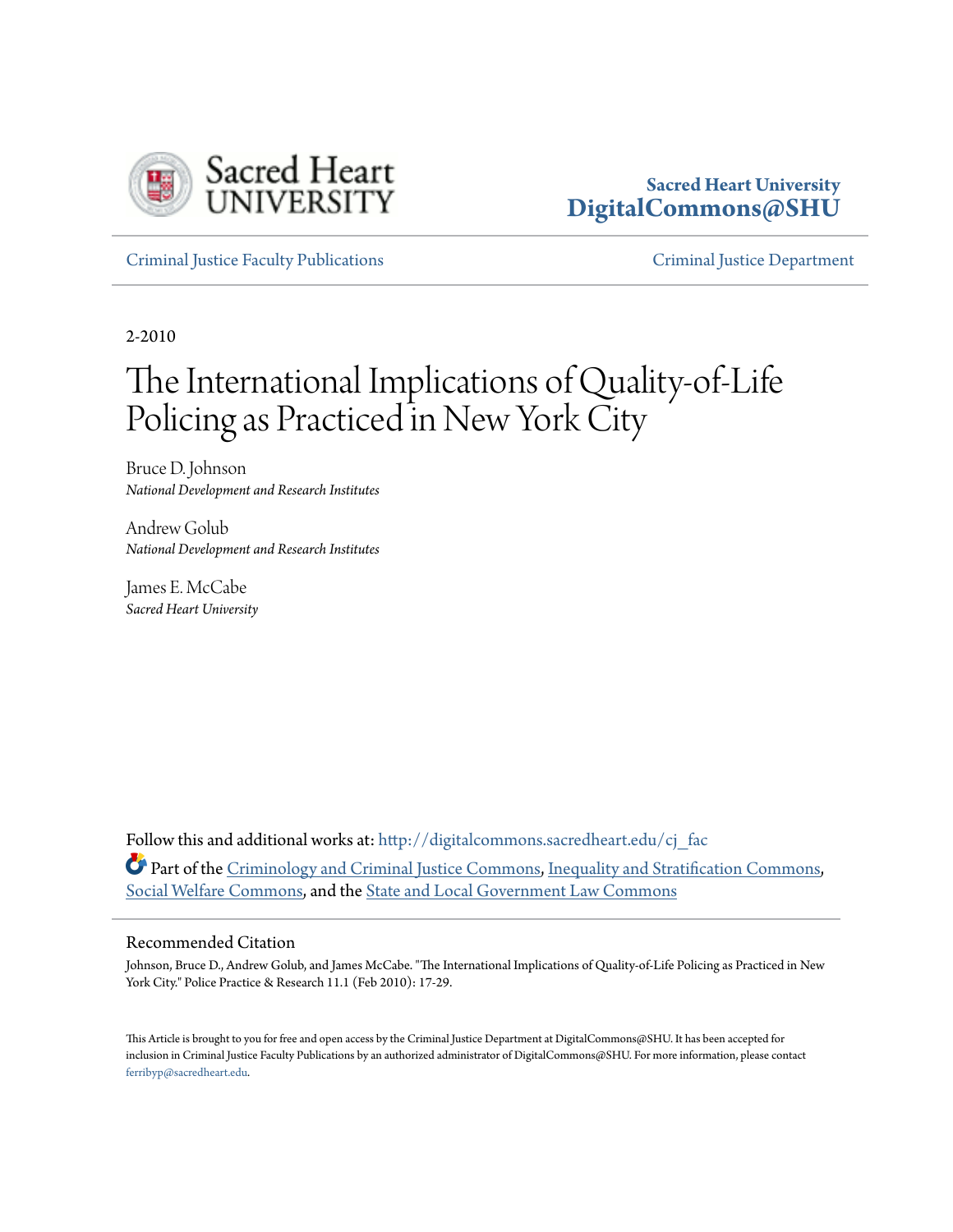

# NIH Public Access

**Author Manuscript**

*Police Pract Res*. Author manuscript; available in PMC 2010 August 1.

#### Published in final edited form as:

*Police Pract Res*. 2010 February 1; 11(1): 17–29. doi:10.1080/15614260802586368.

## **THE INTERNATIONAL IMPLICATIONS OF QUALITY-OF-LIFE POLICING AS PRACTICED IN NEW YORK CITY**

**Bruce D. Johnson**\* ,

National Development and Research Institutes

**Andrew Golub**, and National Development and Research Institutes

#### **James McCabe**

Sacred Heart University

#### **Abstract**

The New York City Police Department (NYPD) has made enforcement of laws against disorder and quality-of-life offenses a central part of their policing strategy. Concomitantly, New York City (NYC) experienced a renaissance in orderliness, cleanliness, tourism, real estate value, and crime reduction, although other problems such as poverty, unemployment, drug abuse, racial tensions and homelessness persist. This paper examines quality-of-life policing practices in NYC, describes the philosophical underpinnings, explores the critical response to the program and presents lessons of potential relevance to other policing organizations in the U.S. and around the world.

#### **Keywords**

quality-of-life policing; Zero tolerance; race relations; marginalized populations; minority; homeless; marijuana users

### **INTRODUCTION**

New York City's (NYC) experiences and policing initiatives over the past three decades has served as a laboratory of policing innovation. One of the most widely discussed initiatives has been quality-of-life or QOL policing, the use of law enforcement against relatively minor behaviors with the immediate intended goal of improving the quality of life. QOL policing has been heralded by some of the most acclaimed police commanders and academics in the world, while opposed by others. This controversy is completely consistent with the evolution of modern policing. The modern Western police force has its roots in the 1800s experiences of Sir Robert Peel, who introduced the first full-time, uniformed police force to preventatively patrol the streets of London (Richardson, 1974; Uchida, 1989). That effort increased formal social control to maintain order in response to prevailing circumstances, namely the growth of industry and the city. Similar to QOL policing, that program was strongly criticized by some as favoring the interests of businesses and wealthier citizens and raised questions about the role of policing in a free society. Richardson (1974) noted that the history of policing in the U.S. is characterized by a series of innovations accompanied by criticisms and dialogue. Thus the basis for intelligent evolution of a policing system requires evaluation of each innovation, its context and its criticisms. This paper describes how QOL policing was part of a larger

<sup>\*</sup>Correspondence should be forwarded to Bruce D. Johnson, National Development and Research Institutes, Institute for Special Populations Research, 71 West 23rd St., 8th Floor, New York, NY 10010, johnsonb@ndri.org, 212-845-4500.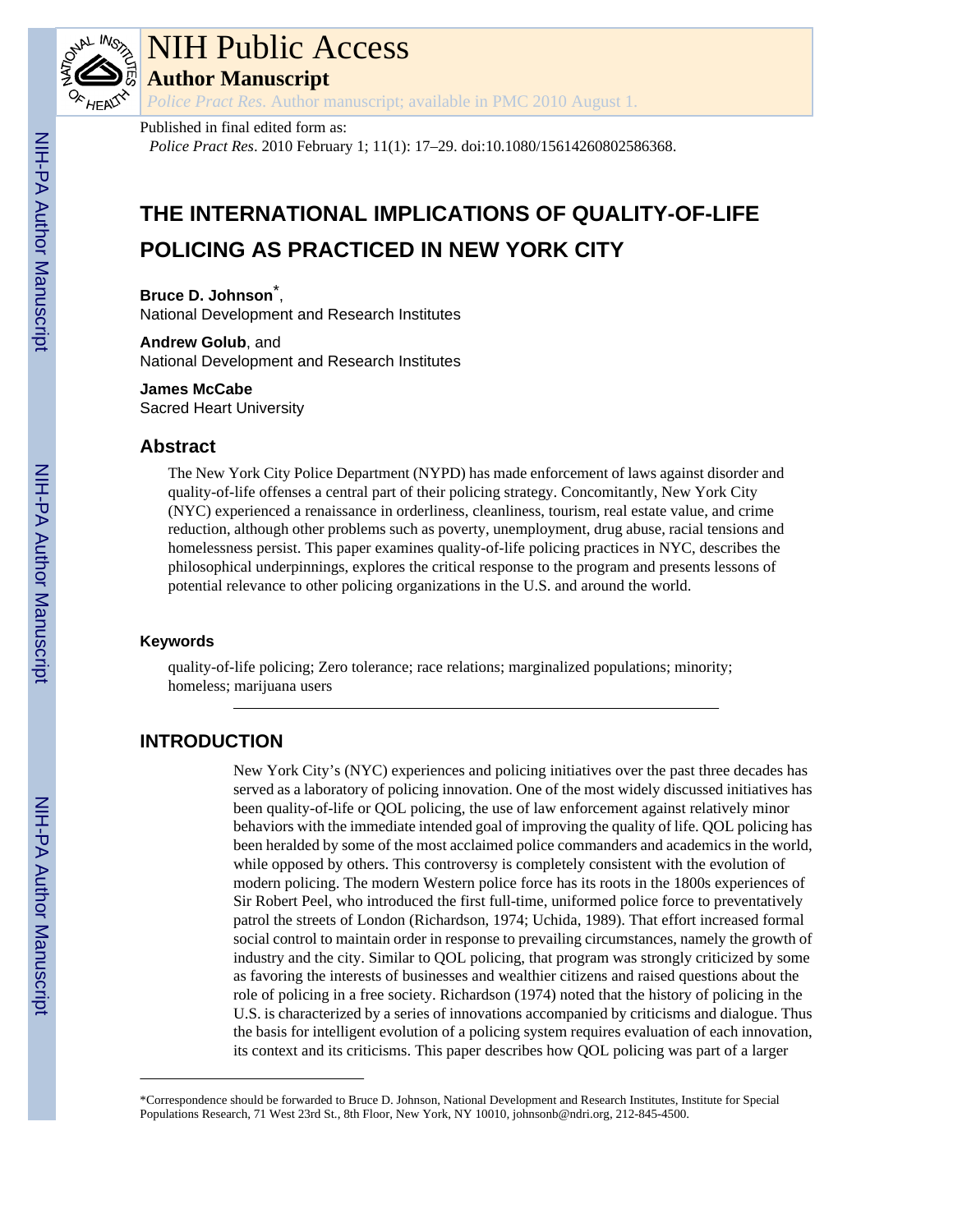response to conditions in NYC, describes the specifics of the QOL policing model, examines criticisms, and summarizes lessons learned. The distilled findings should help inform the NYPD's continual evolution and the evolution of other policing programs around the world interested in adapting QOL policing to their circumstances.

#### **NYC, DRUGS AND DISORDER IN THE 1980s**

Coming into the 1980s, policing practice across the U.S. was shifting away from a reliance on the investigative function and turning its attention to community policing, as police agencies began to place greater importance on crime prevention. These changes were reflected in the widespread adoption of problem-oriented and community policing ideas and practices designed to mobilize community members against crime (Greene, 2000; McElroy, Cosgrove & Sadd, 1993; Goldstein, 1990). In NYC, Police Commissioner Lee P. Brown adopted this philosophy, changed the NYPD mission statement, and invested in personnel in an effort to establish a partnership between the NYPD and the community to address neighborhood conditions.

As well-intentioned as the philosophy might have been, the strategic deployment of police resources in NYC was overwhelmed by a rising tide of crime, much of it associated with crack cocaine. An important flashpoint highlighting NYC's crime problem was the murder of Brian Watkins in 1990. Mr. Watkins was visiting NYC from Utah to attend the U.S. Open Tennis Tournament. He was stabbed to death when he resisted a group of youths attempting to rob him on the subway. In response to the rising crime, Mayor David Dinkins engineered passage of legislation called "Safe Streets, Safe City," which dedicated a portion of taxes and surcharges to support 5,000 additional police officers. Despite these initiatives, Democrat David Dinkins (mayor 1990–94) was labeled as weak on crime and lost a re-election campaign in 1993. Republican Rudolph Guiliani (with Kerson, 2002) became mayor of NYC on a "tough on crime" platform. His crime fighting record established his forcefulness—well before his response to the 9/11/2001 collapse of the World Trade Center established him as a national and international hero.

Looking back to the 1980s, it is truly hard to believe how widespread and intense social disorder (as per middle-class standards) had become in NYC, especially in poorer neighborhoods. Much of this disorder was associated with drugs. By 1980, marijuana and heroin use was well established and the use of cocaine and then crack cocaine became widespread (Johnson, et al., 1985; Johnson et al., 1990). Sellers of marijuana, heroin, cocaine—and especially crack conducted their business in abandoned buildings and even in public spaces that they defined as "their territory" (Dunlap & Johnson, 1992). Drug sellers were active in every city park. Many blocks were converted to drug "supermarkets," with as many as 20 or more drug sellers and their ever present customers (Curtis, 1998; Johnson, Golub & Dunlap, 2006). Passers-by could easily observe persons injecting drugs, smoking crack or marijuana and were routinely offered the opportunity to do the same. Of particular concern in the mid-1980s, crack selling crews became ever more reliant on guns and violence to enforce their business claims (Bourgois, 1995; Johnson et al., 1990). Despite police squads, these crack selling groups remained viable into the early 1990s.

The conduct norms of drug/street subculture also promoted regular participation in what later became targeted as quality-of-life behaviors. Drug abusers largely avoided expenditures associated with normal living (Johnson, Golub & Fagan, 1995; Johnson et al., 1985). Many were so impoverished by their drug consumption that they became residence-less. They would stay with family and friends for as long as they were tolerated as "couch people." Those with weaker ties to conventionality slept on cardboard pallets in the streets or parks or in the subway system. These *recalcitrant homeless* usually refused to sleep in public shelters (except in the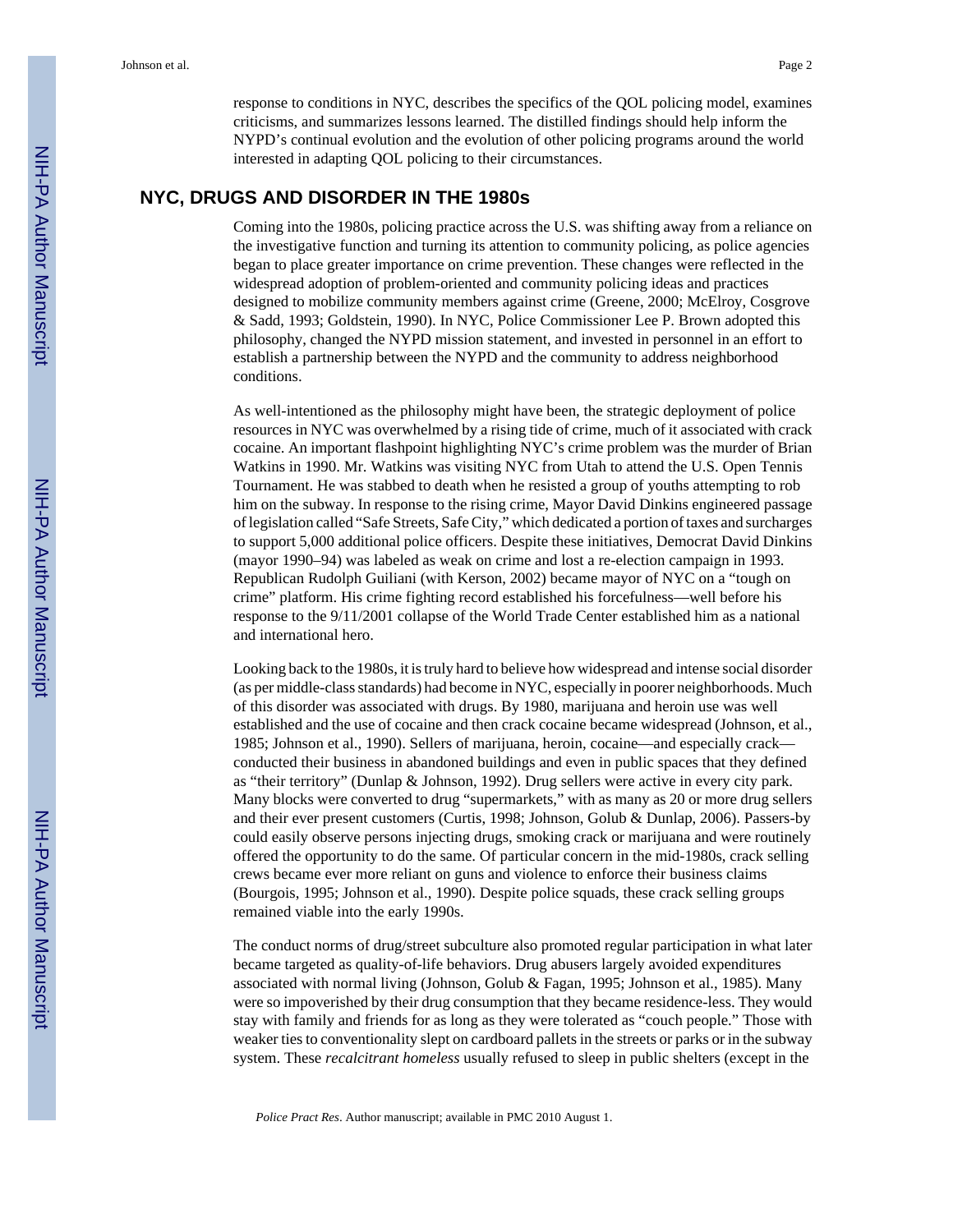coldest weather), even when invited to do so by outreach workers. Without a private residence, they socialized (hung out) in public locations, drank alcohol, smoked and sold marijuana, left their garbage everywhere, and urinated and defecated on the streets or in the parks. (NYC has very few public toilets and showers available to the general public.) They conducted other illegal behaviors in public including prostitution, con games, gambling, aggressive panhandling, etc.

#### **THE DEVELOPMENT OF QOL POLICING IN NYC**

During the 1980s, QOL policing had been developed and successfully employed to restore order within the NYC subway system by adhering to a "fixing broken windows" perspective (Kelling & Coles, 1996; Wilson & Kelling, 1982). This perspective contends that social and physical disorder provides a setting for more serious crime. Activities such as public loitering, begging, drinking in public, using or selling drugs in public, urinating in public, prostitution, litter and graffiti may increase fear among ordinary citizens, leading to their avoidance of affected areas. Conversely, the departure of conventional citizens makes the public spaces more inviting settings for serious criminal activity. Based on this logic, the broken windows analogy redirected policing attention to the entire environment of public locations, and especially towards persons who conducted illegal behaviors that others found offensive.

In the 1990s, Mayor Guiliani introduced a number of major policing initiatives and expanded the use of QOL policing. Police Commissioner William Bratton was given the mandate to focus on restoring order as a means of "reclaiming the streets" from criminals. Many of the key police personnel who developed and implemented these innovative policing strategies have published books about their experiences and thinking. William Bratton (with Knobler, 1998 was NYPD Transit Chief (1990–1992) and Police Commissioner (1994–1996)—he oversaw implementation of the most innovative policing strategies that continue to the current time. Jack Maple (1999) was a career NYPD officer who transformed academic and strategic ideas into practical policing strategies and wrote key strategy documents. He envisioned and developed the COMPSTAT management system, with top chiefs (especially Louis Anemone, John Timoney), and key staff (lawyer Jeremy Travis and mapping expert John Yohe). Bernard Kerik (2001) was the NYPD Corrections Commissioner and Police Commissioner (2000– 2001). Academics have also provided extensive analyses of the development of NYPD crime fighting strategies (Henry, 2002;Karman, 2000;Kelling & Coles, 1996;Silverman, 1999).

During Bratton's Commissionership, NYPD leadership developed a management approach that changed the way the NYPD was run. Before Bratton, innovation and creativity were seen as threats to smooth operations and invitations for trouble. The NYPD had been organized as a strict hierarchy with approvals needed at all levels before any operational changes were allowed. This created a climate where the department was run by headquarters; field commanders were rewarded not for their efforts in reducing crime and improving neighborhood conditions, but for keeping the status quo and avoiding problems.

Bratton shifted the responsibility of identifying problems, creating plans and tactics, and implementing them from headquarters to the Precinct Commander through COMPSTAT (Henry, 2002; NYPD, 1998; Silverman, 1999). COMPSTAT was originally a name of the computer file "Compare Statistics" that was used to track crime data throughout NYC. Each Monday, all 76 precincts were required to report the tallies for seven of the eight index crimes (murder, rape, robbery, felony assault, burglary, grand larceny, and auto theft). On Wednesdays and Fridays, precinct commanders and their counterparts from the Detectives, Vice, Narcotics, Auto Crime, and other units were called to Headquarters to account for crime and disorder, to describe their response to these conditions, and to take responsibility for the impact of their efforts.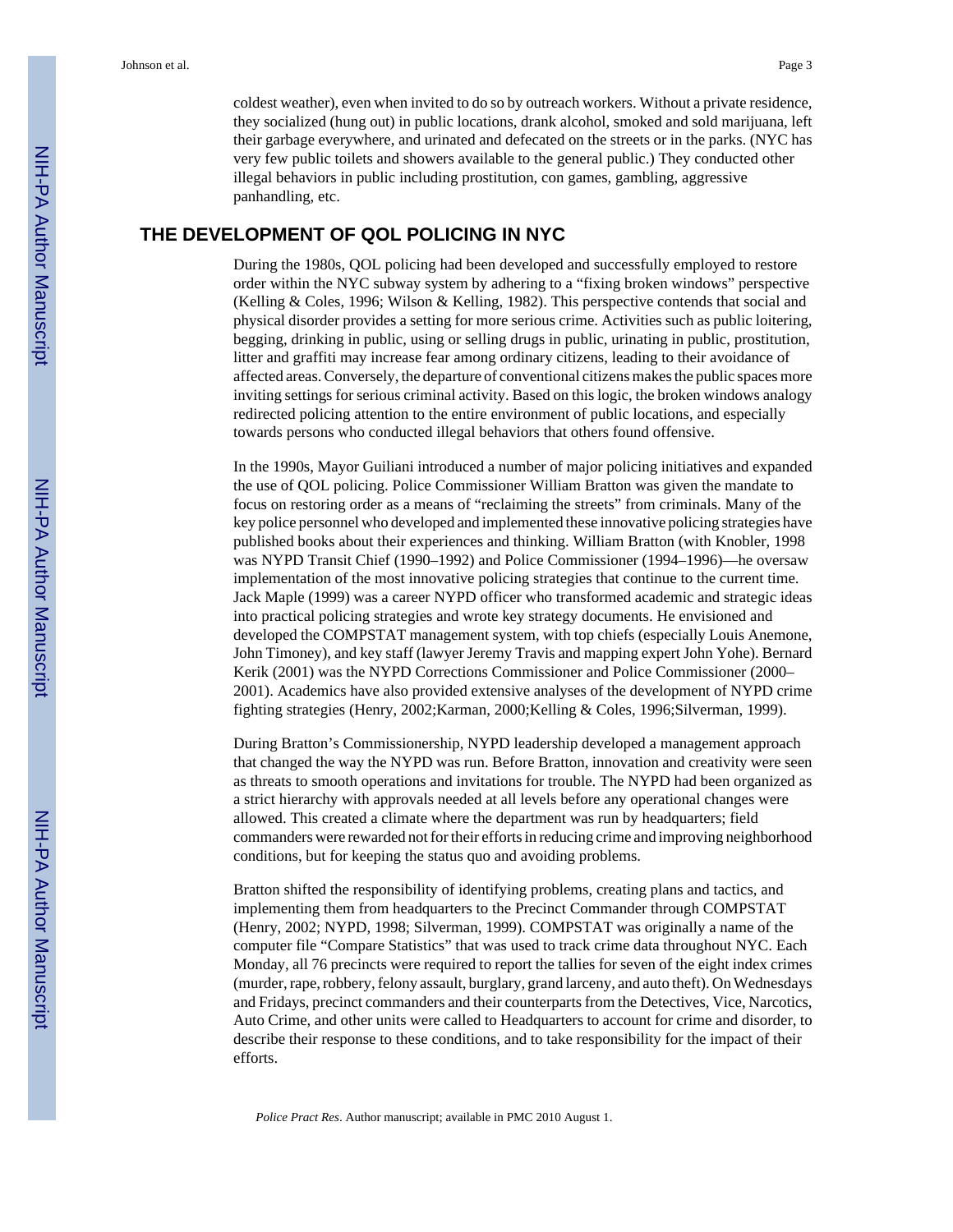These COMPSTAT meetings soon evolved from flip charts and "pin maps" to computerized maps highlighting geographic variation in crimes and arrests. Everyone present was expected to coordinate activities to address "hot spots" (Silverman, 1999; Bratton with Knobler, 1998). Officers were routinely promoted for being innovative and risk-taking and demoted or passed over if not. The COMPSTAT management process has been expanded and fine-tuned over the years. Virtually every definable activity (e.g. reported crimes, arrests, stops, searches, summons, citizen complaints, staff assignments, allegations of incivility, quality-of-life stops, weapons discharges, police schedules, etc.) is recorded on a daily basis by all police officers, the numbers are checked by supervisors, and then entered into computerized systems, where they are entered into the Geographic Information Systems used to generate maps. Eterno and

In conjunction with COMPSTAT, the NYPD developed ten broad "Strategy Documents", to address gun carrying, youth violence, drug dealing, domestic violence, auto-related crime and other concerns (Silverman, 1999, p. 205). In 1994, QOL policing became part of the standardized set of law enforcement tools under NYPD (1994) *Policing Strategy 5: Reclaiming the Streets of New York City*. In the remainder of this section, we highlight three intended characteristics of this policing strategy: responsiveness, deterrence, and serious crime control.

Silverman (2006) reported that COMPSTAT was embraced by police executives but actually

alienated lower-level officers because of its intensive top-down management style.

#### **1) Responsiveness**

QOL policing addresses the numerous everyday problems frequently brought to the attention of the police by the community. Serious crime is generally rare, even in high crime areas. Often, the public at large is more concerned with disorder and incivility. At community meetings, the overwhelming share of complaints often deal with noise, public drinking and urinating, graffiti, prostitution, drugs sales and use. Before the broad implementation of QOL policing, local commanders were expected to accept these complaints, address them as best they could, and then devote their attention to serious police issues like robbery, burglary, and murder. The development and implementation of QOL policing gave commanders the support and encouragement necessary to pursue quality-of-life violations with vigor, and gained the ongoing support from conventional citizens.

#### **2) Deterrence**

QOL policing is intended to create official and word-of-mouth publicity designed to *send a message* [the police term], especially to violators, that certain behaviors are not tolerated. The uniformed police on the streets provide a strong visual message as they intervene with QOL offenders. Interventions by plainclothes officers send a secondary message that violators cannot evade arrest simply by observing that uniformed police are not present. The police demonstrate they mean business when QOL offenders are treated like ordinary criminals.

#### **3) Serious Crime Control**

QOL policing allows the NYPD to engage in a variety of proactive strategies and tactics that result in a powerful police presence in virtually every neighborhood. These activities can potentially control crime by apprehending offenders at large, by gaining intelligence about unresolved cases, and by preventing crimes before situations get out of hand. QOL policing focuses on minor offenses but not necessarily upon minor offenders. Research has demonstrated that persons arrested for QOL violations also tend to have extensive criminal histories. Stopping persons engaged in minor QOL offenses, checking their identification and running a field background check can locate individuals who are wanted on other criminal charges, have outstanding warrants, are violating probation or parole, or show other signs of potential involvement in more serious crime. Advocates like to point to the case of John Royster, Jr. who in 1996 was apprehended for farebeating (Maple, 1999, p. 160). A fingerprint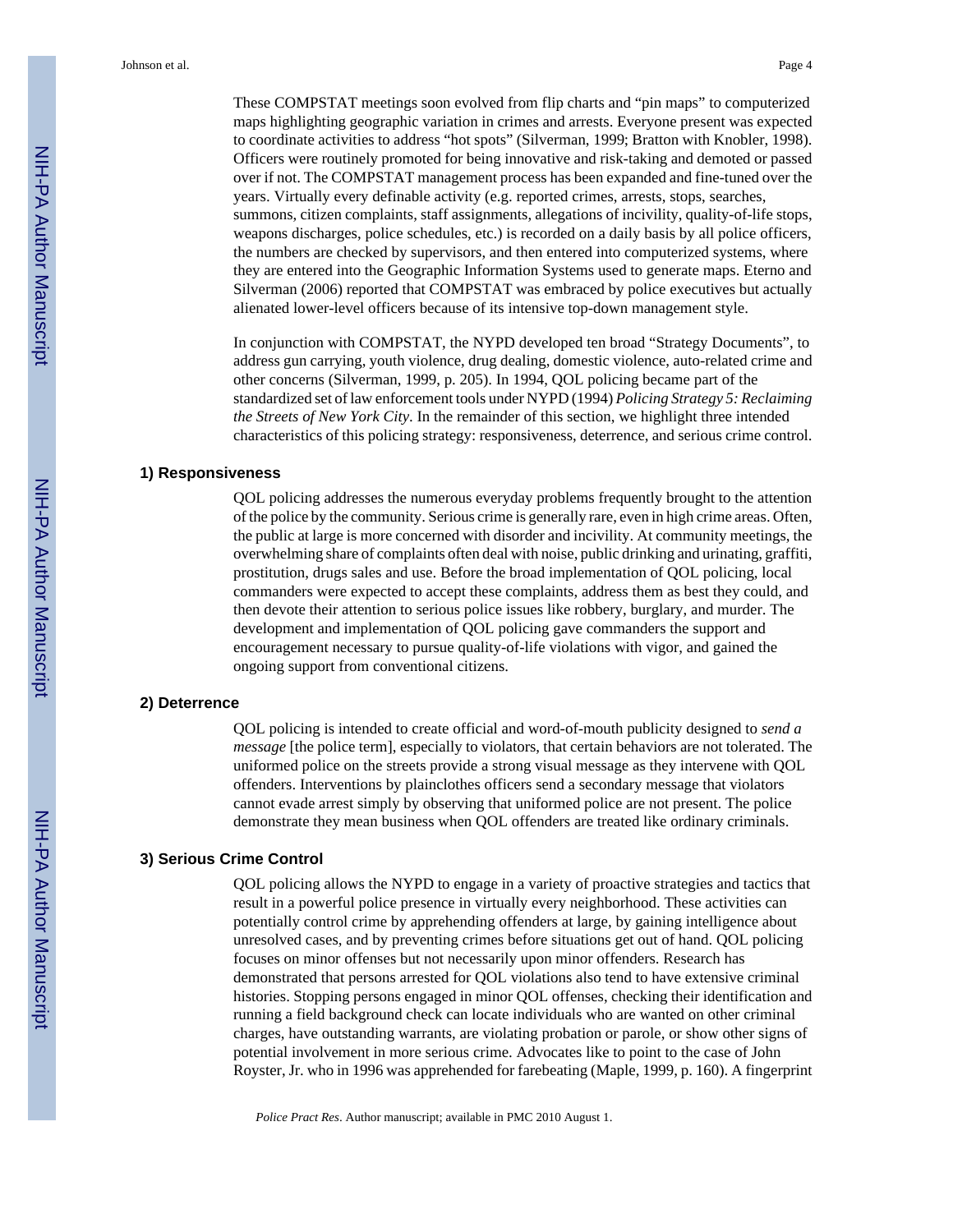match placed him at the scene of a recent murder. He was subsequently linked to four other unsolved murders and eventually convicted of homicide.

QOL policing also allows the police to gather intelligence about other crimes in the area. The NYPD implemented a policy that arrested persons had to be "debriefed," i.e., asked about other crimes. Specifically, the police asked about the location of drugs and guns, locations that bought and sold stolen goods, and the whereabouts of wanted persons. In this manner, the innocuous QOL arrestee might provide information about serious crime and the location of wanted criminals (Maple, 1999). Maple (1999: 153–177) notes that several QOL violations were particularly useful to crime investigations including: beer and piss (public urination), gambling, noise, truancy and curfew violations, prostitution (both prostitutes and their patrons) and graffiti.

QOL policing may also prevent potential crimes from occurring. Many cases of murder, assault, robbery, etc. have contributing factors stemming from QOL issues. Illegal card and dice games, drinking and drug use and sales in public, etc. are often associated with violence. Through QOL enforcement the police may be able to intervene in these situations before they get out of hand, possibly preventing more serious crimes before they occur.

#### **CRITICISM OF NYPD AND QOL POLICING**

In NYC, as in many locations, there exists an ongoing conflict between conventional culture and various alternative lifestyles that conventional society defines as deviant (Burke, 1998; Eterno, 2001). QOL policing intensifies this clash by enforcing laws against any deviance, irrespective of the crime severity. Thus, much of the criticism of QOL policing is rooted in sympathies for marginalized subpopulations and best understood by examining the broader circumstances faced by the subpopulations. Two groups heavily affected in NYC include the recalcitrant homeless and marijuana smokers.

#### **Recalcitrant Homeless**

Homeless single adults constitute a highly visible form of social disorder in NYC (and elsewhere). During the daytime, they can be seen loitering and hanging around many public locations in NYC. At night time, however, their use of city social services effectively divides the homeless into two subpopulations. NYC has a relatively liberal policy (within American society) of providing shelter and food to all who seek it. The *compliant* homeless go to a variety of city-funded shelters and programs where they are served dinner and breakfast and provided a place to sleep. They are also given the opportunity to take a shower and to obtain clean clothes. The compliant homeless are also offered and may participate in a range of referrals to other relevant social services (e.g. welfare, drug treatment, mental health services, job training, housing, etc.).

The *recalcitrant* homeless have generally had prior experience with and reject staying at shelters, and also reject a variety of other social services that may be offered by numerous outreach workers. They prefer to remain in public locations during the night (and daytime). These are the homeless that confront the NYPD. Several court decisions have determined that the police may not arrest someone for being homeless, nor for sleeping in public space. But the courts have allowed police to arrest persons sleeping on two seats in a subway car or on a bench in the subway. The NYPD has been relatively effective in enforcing these policies, so that passersby will less often than in the 1980s see a homeless person sleeping on park benches or sprawled out on subway cars. In response, the recalcitrant homeless have learned to sleep sitting up (especially in the winter) on subways or benches and on cardboard pallets on the sidewalk in warmer weather.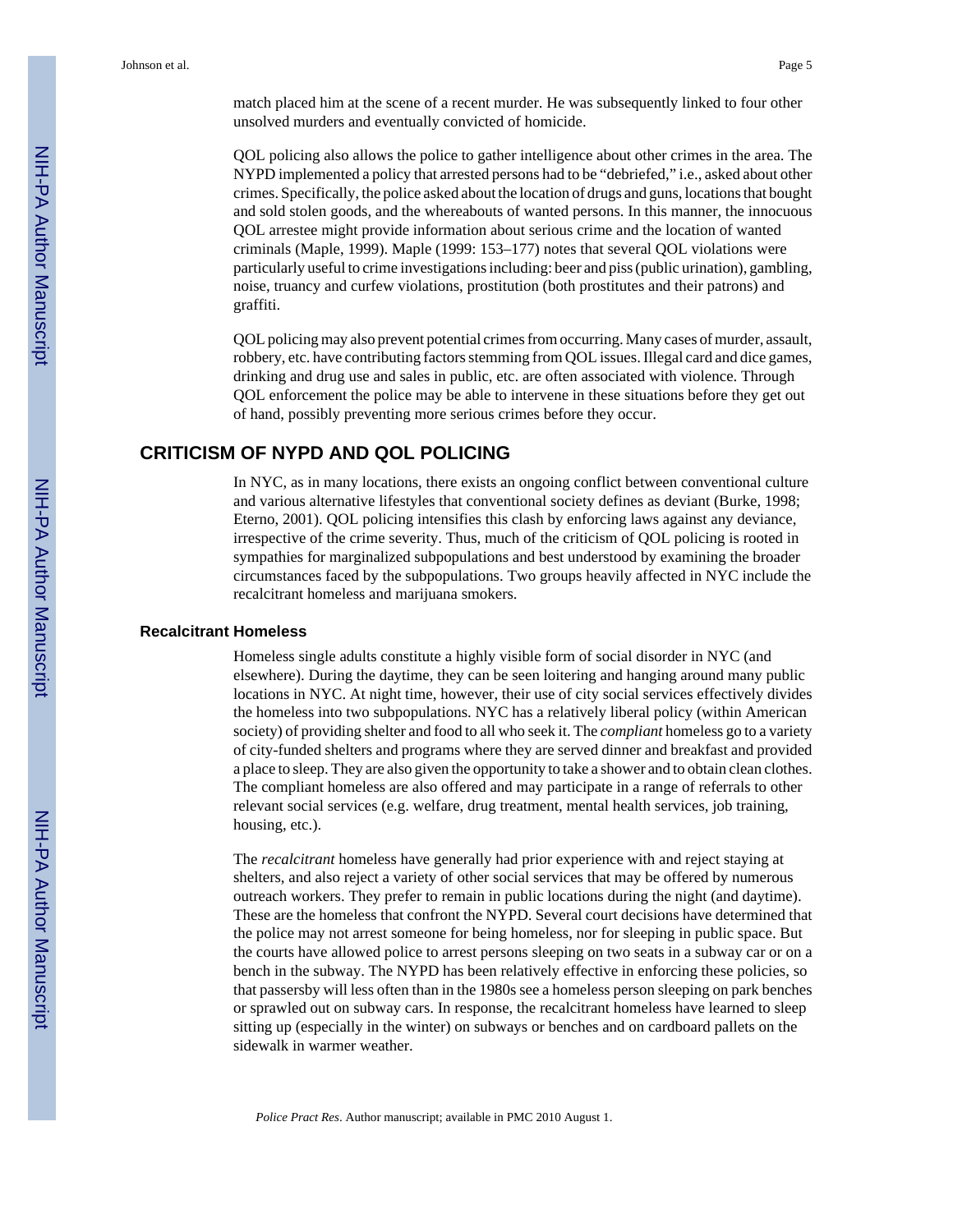#### **Marijuana Consumers that Smoke in Public**

In the 1970s, New York State decriminalized the possession and sale of small amounts (under 25 grams) of marijuana. However, the use, possession, and sale of marijuana in public locations were still defined as misdemeanor offenses. Today, we guesstimate that as many as half a million New Yorkers may consume marijuana once to several times a day, but the vast majority does so in private residences. Wealthier consumers often make their purchases in private using a delivery service (Sifaneck et al., 2007). The NYPD undertakes few enforcement efforts against marijuana possessors or sellers in private settings.

However, in the 1990s the NYPD targeted smoking, possessing, or selling marijuana in public as part of QOL policing and smoking marijuana in public view soon became the most common target of QOL policing. As a result, thousands of marijuana smokers were handcuffed, booked, detained in a locked cell for up to 24 hours, and arraigned. From 1999 to the present time, nearly 10–15% of all adult arrests in NYC were for marijuana use, possession, or small sale (Golub et al., 2007). Most often, judges dismissed the charge or sentenced the offender to time served and so the primary punishment became the arrest itself (Golub, Johnson & Dunlap, 2006, 2007; Johnson et al., 2006).

#### **Minorities**

Some view quality-of-life initiatives as a growing intolerance for the marginalized poor, especially the homeless and those that smoke marijuana in public for lack of an alternative location. QOL policing sanitizes our daily public interactions by upholding civic norms. However, this activity ignores the often-sharp disagreements over what the civic norms should be and what the priorities of the government should be. It also ignores the counter expectations by citizens stopped by police that the officer will forgive "their inadvertent violation" of a local code. These citizens expect the officer to use discretion, issue a verbal warning only, and not to write a ticket or summons, and especially not to handcuff and arrest them.

Accordingly, some critics and even some admirers contend that QOL policing is zero-tolerance policing. Bowling (1999) reports that strict enforcement—New York style—has been proclaimed as the official policy of police forces in Britain, Norway, Netherlands, Switzerland, Germany, Hungary, Israel, Japan, and China. On the other hand, numerous academics, civil libertarians, and social critics use the term zero-tolerance policing to indicate an uncaring repressive policy responsible for many excesses in police behavior, ranging from homicide, physical brutality, and the violation of civil rights of gays, homeless, mentally ill, and virtually every minority group (Bowling, 1999; Dixon & Maher, 2005; Greene, 1999; Harcourt, 2001; McArdle & Erzen, 2001).

In terms of learning from the NYC experience, it is very important to distinguish between the QOL and zero tolerance policing approaches. *Zero tolerance* is a politically charged phrase. Rosenbaum, Lurigio, and Davis (1998) noted that zero tolerance is often used primarily as a rhetorical description but that it does not represent a clearly defined strategy. Jack Maple (1999) cautions against the term zero tolerance policing to refer to QOL policing:

"Quality-of-Life Plus" is not "zero tolerance." (p.156) There's always someone … who starts making noise about ... how I'm about to import "zero tolerance" tactics that compromise individual rights while aiding and abetting [police] brutality. (p. 212) …"Zero tolerance" is bad policy and a bad strategy. When used as a synonym for "Quality-of-Life Plus", as it often is, it distorts the intent and reality of how these tactics are carried out in an earnest and well-orchestrated fight against crime. (p. 213)

Whether it is called QOL, fixing broken windows, order maintenance, or zero tolerance policing, NYPD's aggressive law enforcement since the 1980s has added to race/ethnicity and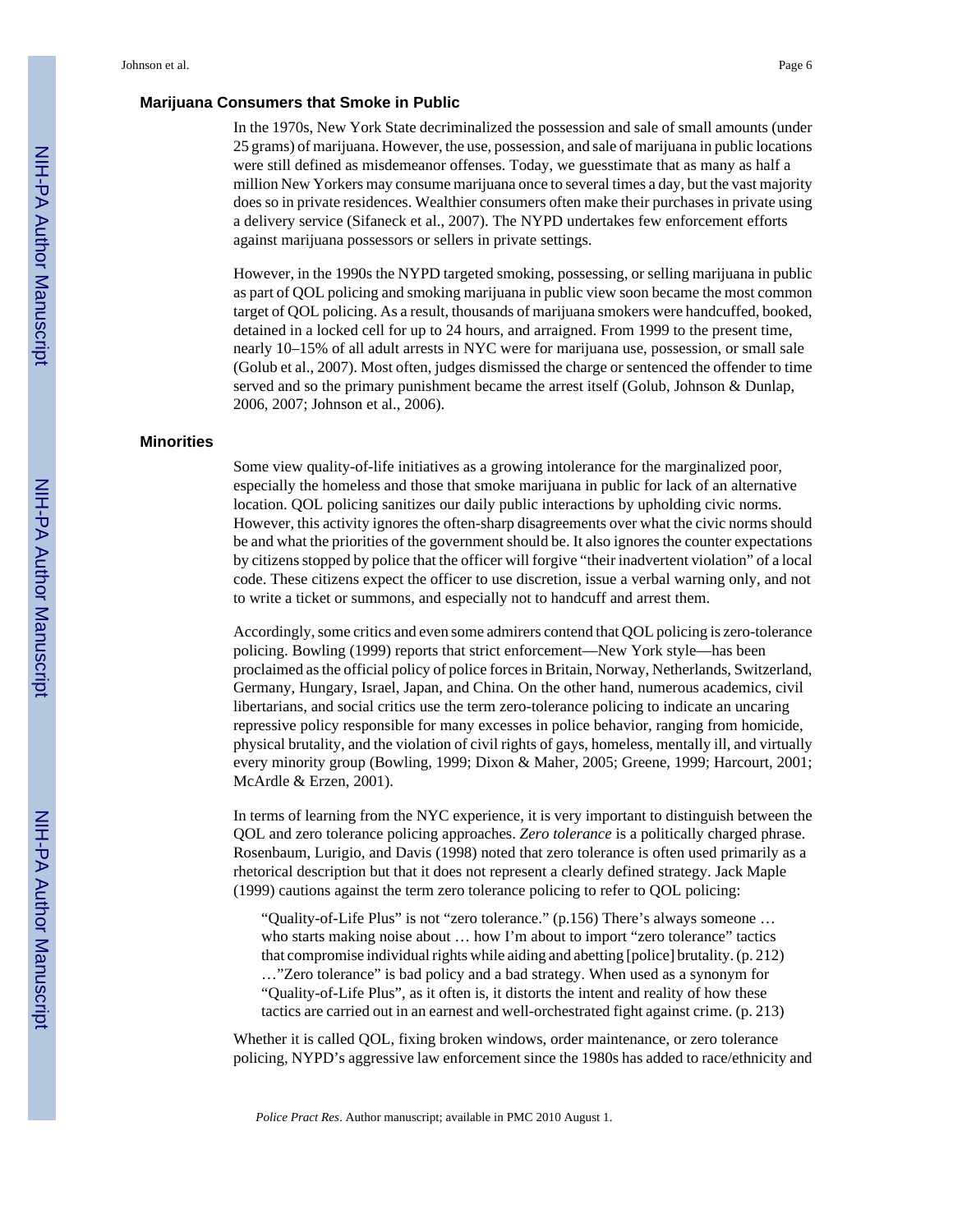class tensions in NYC. Many contend that QOL policing "widens the net" for arrest and disproportionately targets blacks and Hispanics (Harcourt, 2001; McArdle & Erzen, 2001; Spitzer, 1999).

Golub Johnson, Taylor & Eterno (2004) found that QOL policing mostly affected blacks and Hispanics although interestingly it did not appear to widen the net. Analysis of a sample of persons detained for booking found that QOL and serious arrestees were similar with regard to demographic composition, prior criminal record, past-year participation in a variety of QOL offenses, drug use, educational attainment, marital status and employment. These findings suggest that as opposed to widening the net that QOL policing provided more arrest opportunities for a large pool of persons who engage in serious crimes, less serious crimes, and QOL misbehaviors in an unpredictable manner. This finding is consistent with prior research that indicates that offenders tend not to specialize, rather the same individuals tend to engage in a variety of illegal behaviors (McGloin et al., 2007). Leading theories suggest this may be due to either opportunity structure (offenders have a range of criminal activities available to them) or to propensity (individuals with low self-control will engage in whichever criminal opportunities present themselves) or an interaction of the two.

However, it appears that any law enforcement in NYC whether it targets serious or relatively minor offenses tends to have a disproportionate impact on minorities. Of note, 90% of the QOL arrestees in NYC in 1999 were black or Hispanic, but so were most (89%) of those arrested for serious (felony) crimes during this same time period. Similarly, another study, found that blacks and Hispanics comprised more than 80% of all persons arrested for smoking marijuana in public in NYC (Golub, Johnson & Dunlap, 2007). Ridgeway (2007), however, found few important ethnic disparities in NYPD stop, question, and frisk practices.

#### **POLICY IMPLICATIONS**

QOL policing is an important strategy for addressing various departures from civic norms in public locations. This approach has both advantages and disadvantages, depending on a stakeholder's vantage point. This section sums up key findings from the NYC experience that can inform the implementation of QOL policing elsewhere.

#### **QOL policing has a primary effect of reducing the public visibility of the targeted behaviors**

The transformation in NYC since the early 1980s has been striking. In the early 1980s, marijuana (and other drug) sellers routinely approached almost all passersby, offering them "loose joints" and other drugs in virtually every park, many streets, and a variety of other public locations. Groups and individuals openly smoked marijuana. These activities dominated and even controlled the use of public space in many parts of NYC. In the absence of effective and targeted police enforcement, drug sellers and users advanced an alternative morality and their own civic norms. Likewise, alcohol was widely consumed (and illicitly sold) in many parts of NYC. Several areas were prostitution strolls. The homeless and drug abusers slept on the subways during the evenings and even during rush hours. By the late 1990s, virtually all flagrant violations of civic norms had receded to the point that casual passersby would seldom observe them. Street drug sellers rarely dare to approach passersby with their wares. Users are much less likely to consume drugs openly. It is hard to imagine these changes having occurred in NYC without the QOL policing initiative.

#### **QOL policing can help stop or reverse community decline**

QOL policing and the effective containment of the variety of social disorders has gained the NYPD great credibility and respect within the NYC political system, across the U.S., and internationally. Kelling & Coles (1996) argue that disorderly persons contribute to the decline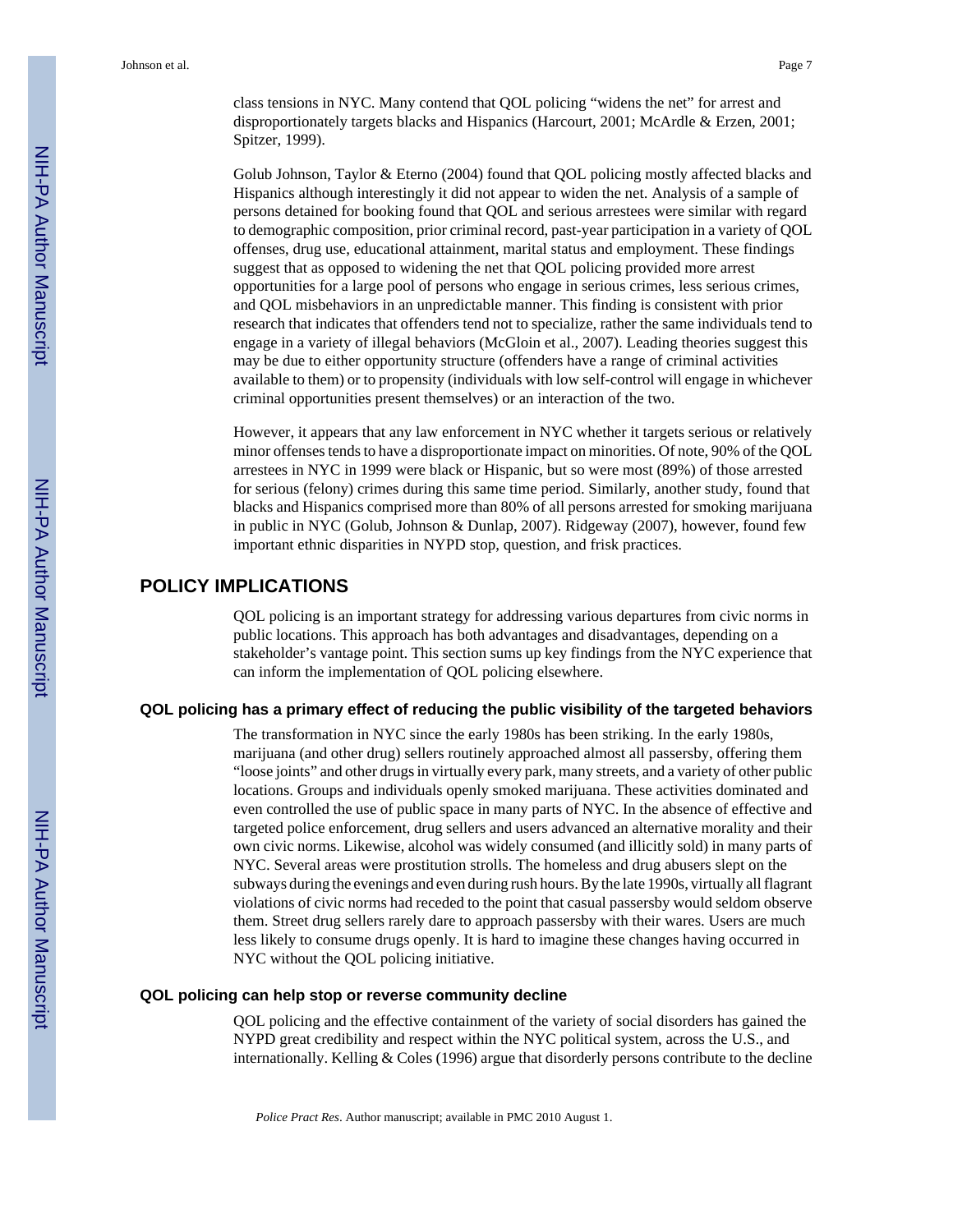of urban neighborhoods. QOL policing reduces their impact and restores the impression that only conventional activity will occur in public settings. QOL policing is part of the major investments in NYC, both public and private, to create a much improved quality of life for its residents. Indeed, private organizations (e.g. Central Parks Conservancy, Business Improvement Districts) as well as the sanitation, parks, social services departments have conducted many parallel efforts to improve the quality of life in public spaces during the 1990s and 2000s by establishing and enforcing regulations to eliminate dog feces on sidewalks, recycle bottles and cans, keep the streets clean of litter and garbage on a regular basis, increase plantings of trees and flowers in small parks, stop persons from picking flowers, restore and maintain lawns and sports facilities, provide social services for the homeless and poor on the streets, etc. The combination of policing, sanitation, business contributions, and parks improvements made Manhattan and NYC a much more attractive and vibrant urban center in the 2000s than it was in the 1980s.

#### **The value of enforcement can be gauged by consideration of what would happen if QOL policing did not happen**

In NYC, persons who engage in illegal drug sales and use, illegal vending, and homelessness are constantly present in various locations. Under QOL policing, these actors are constantly looking out for police and undercover officers—and so now undertake major efforts to conceal their behaviors from both police and citizen passersby. If police stopped QOL and drug enforcement in even a couple of precincts, the number of illegal vendors and active street-level drug sellers would likely mushroom in a short period of time. Homeless persons would likely construct shelters (called "cardboard condos") on public space and effectively live there. Ethnographic evidence strongly indicates that people are still engaged in alternative lifestyles. QOL policing appears to serve as a deterrent to their commission in public locations.

#### **QOL policing does not necessarily reduce involvement in alternative lifestyles and illegal behaviors**

QOL policing has probably *contained* public displays of deviant lifestyles but is nowhere close to eliminating the lifestyles themselves. For example, virtually all marijuana users in NYC are acutely aware that they will be arrested for smoking, possessing, and selling marijuana in public locations. As a partial result, virtually all working and middle class marijuana smokers (probably the majority of marijuana users) avoid smoking in public locations. The poorest and least conventional persons, who often lack a private location, are the ones to generally risk marijuana use in public locations; but they look around for police before doing so (Ream et al., 2006). They are highly aware that an undercover officer or bike patrol officer could stop and arrest them. Also, many of those who smoke marijuana in public increasingly smoke bunts (marijuana in a cigar shell) which conceal the true nature of their behavior from unwary passersby. However, marijuana use remained high despite the large numbers of arrests for marijuana possession and use under QOL policing. The ADAM program which tracks drug use among arrestees recorded substantial increases in marijuana use during the very period (1994–1998), right when QOL policing was being introduced in NYC (Golub & Johnson, 2001; Johnson et al., 2006b).

Even though marijuana sellers no longer aggressively approach all passersby in NYC parks and streets, the vast majority (80%) of ADAM arrestees in Manhattan (compared to a National median across ADAM locations of 20%) approach sellers and make marijuana purchases in outdoor (public) locations (ADAM, 2000). Yet almost all marijuana transactions in public locations are sufficiently concealed that most conventional citizens (and even undercover police) do not observe the sales. Even the annual NYC marijuana-legalization spring march and rally has declining numbers of participants, and every participant is told that undercover officers will try to (and actually) make arrests of those smoking marijuana (Sifaneck, 2006).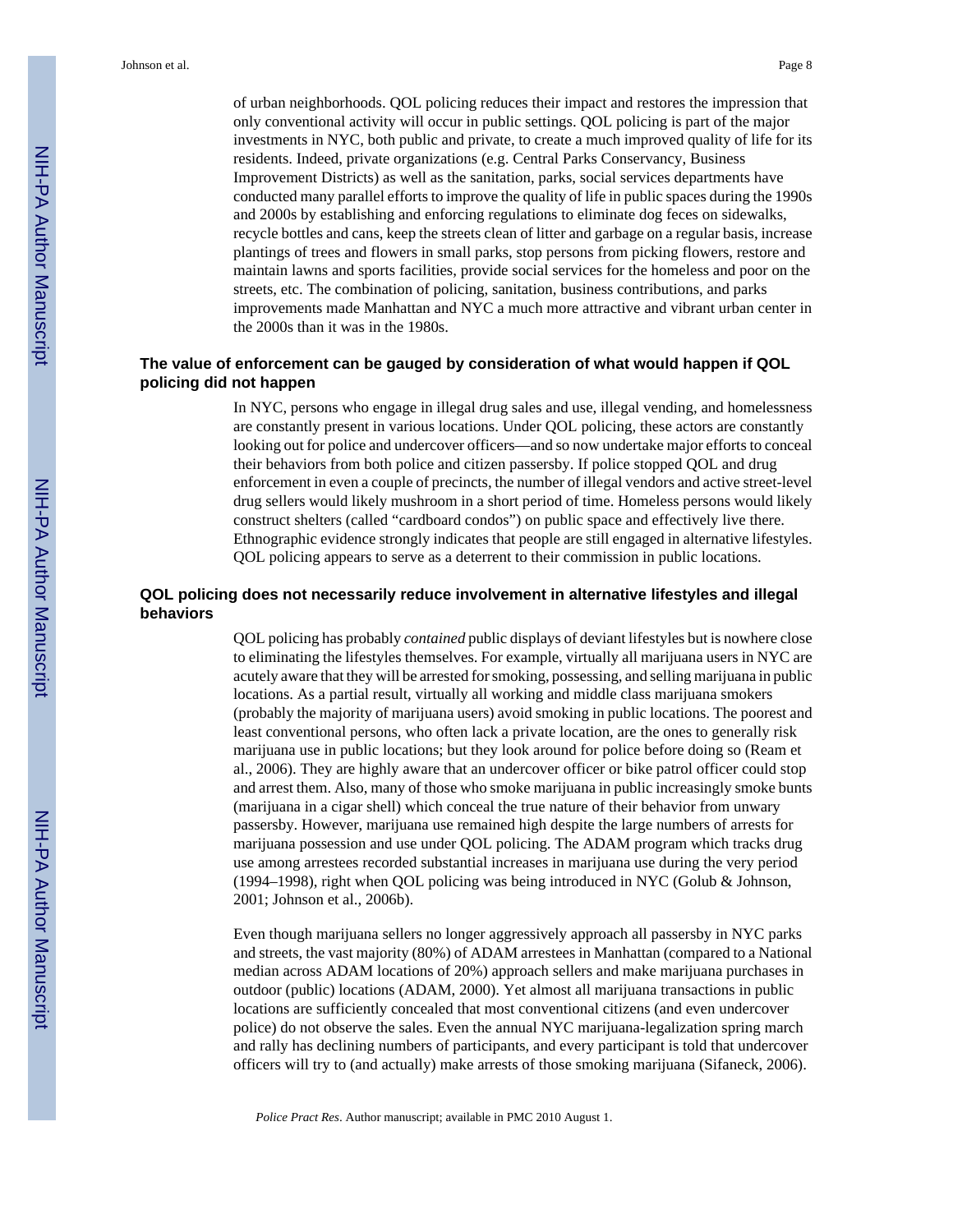Likewise, the number and visibility of homeless persons in NYC remains about the same but they are more likely to be observed sitting up while sleeping than in the 1980s. QOL policing patrols consistently remind the recalcitrant homeless of where they cannot sleep; so fewer attempt to sleep in public parks, on park benches, or sprawled out on subway cars or benches. When the police do observe homeless in places they are not allowed to sleep they almost certainly expel them from that setting and may even arrest them. While some recalcitrant homeless keep their few possessions in shopping carts, they no longer can build semipermanent shelters on public space as police and sanitation crews will throw out these shelters; they are urged by police to "move on" and "not here."

#### **Some local behaviors are much harder to change than others**

Police sensibilities can be a constraint to the scope of QOL policing. In 1998, Mayor Giuliani ordered the NYPD to enforce city regulations against jaywalking and announced that those walking against traffic lights would be issued tickets. However, virtually every New Yorker will cross the street against a red lights if no moving vehicles are coming, even those that abide by other laws. Hence, the rank and file of the NYPD simply refused the order. As a New Yorker, it can be strange visiting places where jaywalking is actually enforced and where citizens wait for the green light before crossing an intersection, even when there are no cars coming.

#### **There is no clear evidence that QOL policing decreases commission of more serious crime (robbery, burglary, assaults, drug sales, gun possession, etc.)**

The narrative descriptions of NYPD policing initiatives written mostly by its architects claim that the broad declines in crime in NYC during the 1990s was due to these enforcement changes such as QOL policing (Bratton with Knobler, 1998; Guiliani with Kurson, 2002; Kelling and Sousa, 2001; Maple, 1999; Silverman, 1999). Other analysts find very limited, if any evidence, of the changes in offender behavior that can be attributed to QOL policing (Eck & McGuire, 2000; Harcourt, 2001; Rosenfeld, Fornango & Baumer, 2005). More extensive research is needed on whether or not QOL policing impacts (and if so, how much) upon other forms of criminality.

#### **QOL policing does not have to expand the net of persons arreste**

Golub et al. (2004) found little evidence for net widening as a result of QOL policing. This raises the question, "Why aren't more whites, working persons, or better educated persons being arrested for QOL offenses?" We advance two potential explanations that appear plausible, however, we provide no formal evidence of their accuracy. First, the more advantaged persons could be more likely to learn about and comply with civic norms and know not to engage in these types of behavior in public places (e.g. middle-class marijuana smokers confine use to private settings, and avoid smoking in public locations). This would make them rarely observed and unlikely to sustain a QOL arrest.

Second, the NYPD made identity checking a central element of QOL policing (Maple, 1999; Bratton with Knobler, 1998). If the offender can present a state-issued picture ID (driver's license, employer cards, school ID) and a radio check reveals no warrants, current probation or parole status, then protocol is for the officer to issue a verbal warning. Because most working and middle class persons have such identification and no current record in the state criminal justice data base, most middle/working class persons engaged in a QOL behavior who are stopped by police retain their liberty. By contrast, severely marginalized persons stopped for QOL violation are much more likely to not have (or choose not to carry) personal identification, and may have outstanding warrants leading police to handcuff, arrest, and bring them in for arraignment.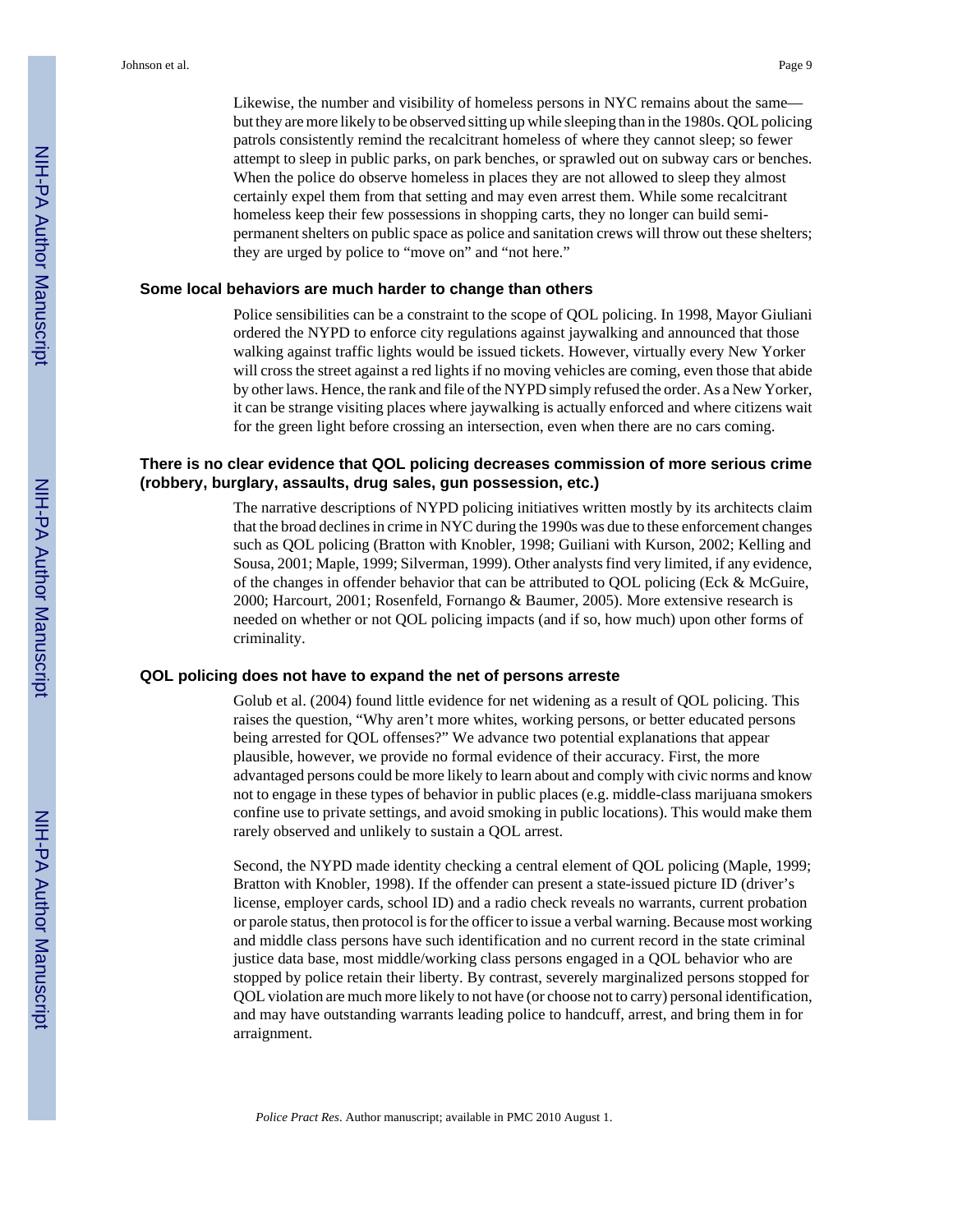#### **The burden of QOL policing falls most heavily on poor, marginalized, ethnic populations**

From the perspective of persons engaged in such behaviors, QOL policing is highly objectionable and perceived as a routine violation of their civil liberties and rights as citizens. Most importantly, these groups contend that the NYPD has unduly targeted ethnic minorities, that NYC is not concerned about their larger economic and social problems, that police officers are unduly aggressive, and that police discretion favors wealthier white persons (Websdale, 2001). This concern serves as an important corrective to slavishly implementing QOL policing without consideration of the prevailing social context, especially as experienced by the most marginalized populations.

#### **CONCLUSIONS**

QOL policing is an effective program for relieving some of the problems facing a city or any community. It expands the police function beyond reacting to serious crime in order to achieve other social policy goals. QOL policing constrains the individuals involved with subcultures that challenge conventional norms for public behavior, such as selling or using marijuana in public locations or sleeping on the subway. In this manner, the program establishes public conformance with civic norms, creates order, reclaims public locations for conventional activities and provides the potential for other quality-of-life and economic transformations to take place.

To the extent that QOL policing works, it holds much promise. However, QOL is not a comprehensive crime control nor a broader economic development program. By itself in NYC, QOL policing would simply be a band-aid covering numerous social problems without healing the underlying needs. Thus, we hold that QOL policing in general should be accompanied by outreach programs addressing the challenges of marginalized populations. Without these efforts, QOL policing may seem like zero tolerance policing designed to oppress less wealthy minority populations and to keep them out of sight.

QOL policing was part of a larger group of initiatives introduced in NYC during the 1990s aimed to manage police activity, reclaim public space, and stimulate economic activity. The future for QOL policing is strong for NYC, as well as other locations in the U.S., several European countries, and Australia. Every jurisdiction and society has numerous and unique political problems, powerful constituencies, vested interests, different subcultures of deviants, and public visibility of behaviors that may be included in QOL policing. Hence, the definitions of the specific behaviors for police to enforce, the procedures implemented (or not) to handle arrestees, and ability to address implementation problems, will likely mean that even police leadership committed to the NYPD model will customize their policing policy in ways that differ from QOL policing as practiced in NYC during the 1990s and into the 2000s.

#### **Acknowledgments**

The research presented was supported by the Office of Community Oriented Policing Services (COPS) and administered by the National Institute of Justice (98-8252-NY-IJ; 2000-7353-NY-IJ), by grants from the National Institute on Drug Abuse (5 T32 DA07233-24, R01 DA013690-05), by the Arrestee Drug Abuse Monitoring Program in New York City (National Institute of Justice and National Opinion Research Corporation: OJP-2001-C003, Subcontract 6073), and by National Development and Research Institutes, Inc. An earlier version of this manuscript was presented at a Fulbright Conference in Brisbane Australia in July 2003.

The authors acknowledge the many contributions to this research made by John Eterno, Angela Taylor, and ADAM interviewers. We especially thank key staff at the Office of Policy Planning of the NYPD, the Mayor's Office of the Criminal Justice Coordinator, the NYC Criminal Justice Agency, and the NYS Division of Criminal Justice Services.

The opinions expressed in this paper do not represent the official position of the funding agencies, nor National Development and Research Institutes.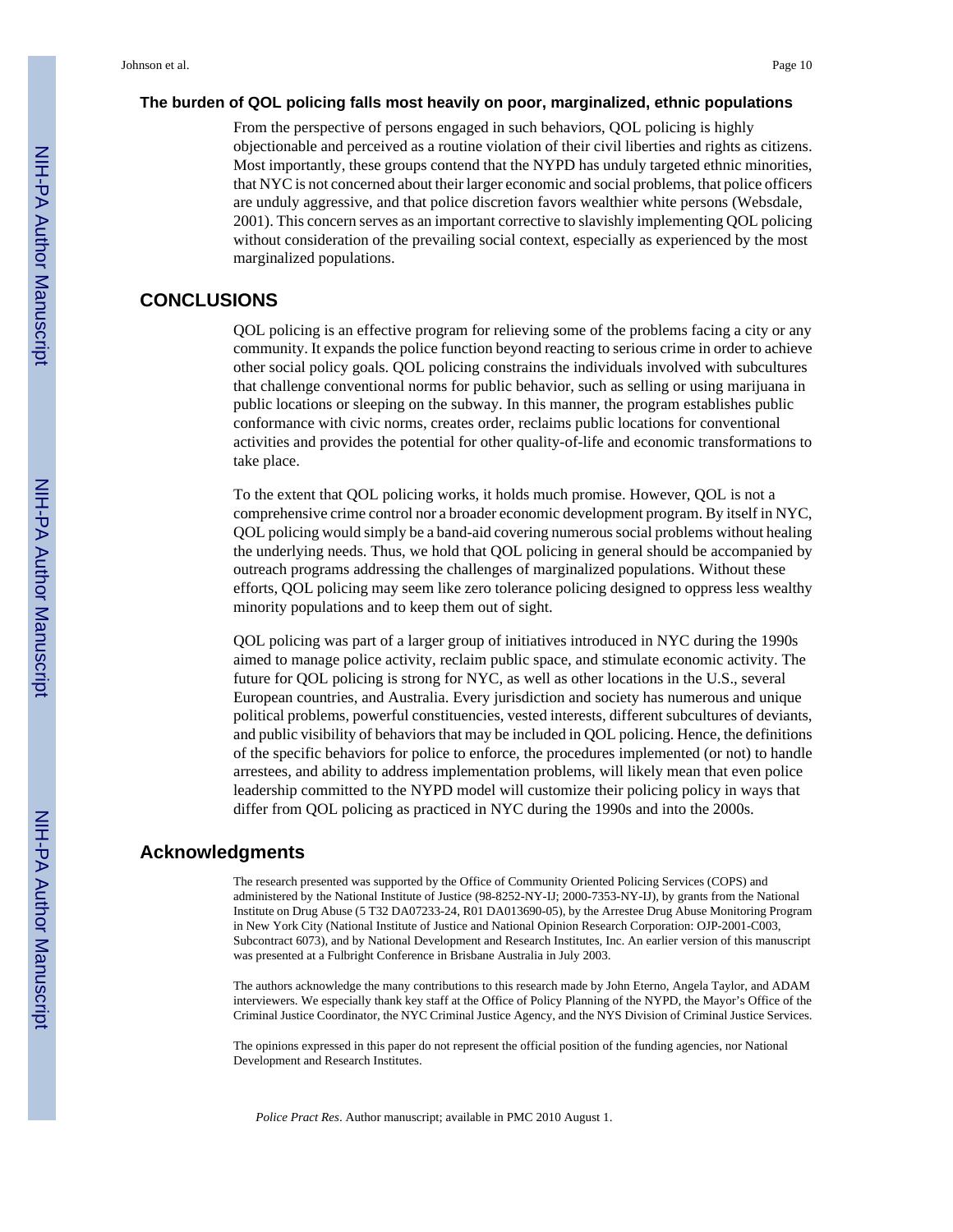#### **Biographies**

Bruce D. Johnson is the director of the Institute for Special Populations Research at the National Development and Research Institutes, Inc. He has been conducting extensive ethnographic and quantitative studies of illegal drug users and sellers in NYC since the 1970s. He also directs the largest pre- and postdoctoral training program in the U.S. He is one of the nation's leading authorities on the criminality and illicit sales of drugs in the street economy and among arrestees and minority populations. Over the course of his career, he has published six books and over 150 articles based on more than 30 research and prevention projects funded mostly by the National Institute on Drug Abuse and National Institutes of Justice.

Andrew Golub is a Principal Investigator at National Development and Research Institutes, Inc. He also teaches courses on drugs and crime at the University of Vermont. His research focuses on understanding drug use trends and other criminal behaviors in context with an aim towards informing public policy. His work often involves the integration of quantitative and qualitative research methods.

James E. McCabe is an Assistant Professor of Criminal Justice at Sacred Heart University. He is a 21-year veteran of the NYPD, where for two years he was the Commanding Officer of the NYPD Police Academy and Training Bureau. His research interests are in police organizational behavior and how the dynamics of drug and quality of life enforcement affect crime levels and community safety.

#### **References**

- Arrestee Drug Abuse Monitoring (ADAM) Program. 1999 annual report on drug use among adult and juvenile arrestees. National Institute of Justice; Washington, DC: 2000.
- Bourgois, P. In search of respect: Selling crack in El Barrio. New York: Cambridge; 1995.
- Bratton, WJ.; Knobler, P. Turnaround: How America's top cop reversed the crime epidemic. New York: Random House; 1998.
- Bowling B. The rise and fall of New York City murder: Zero tolerance or crack's decline? British Journal of Criminology 1999;39(4):531–554.
- Burke, Roger Hopkins. The socio-political context of zero tolerance policing strategies. Policing: An International Journal of Police Strategies & Management 1998;21(4):666–682.
- Curtis R. The improbable transformation of inner-city neighborhoods: Crime, violence, drugs, and youth in the 1990s. Journal of Criminal Law and Criminology 1998;88:1233–1276.
- Dixon D, Maher L. Policing, crime and public health: Lessons for Australia from the "New York miracle. Criminal Justice 2005;5(2):115–143.
- Dunlap E, Johnson BD. The setting for the crack era: Macro forces, micro consequences (1960–92). Journal of Psychoactive Drugs 1992;24(3):307–321. [PubMed: 1491281]
- Eck, JE.; Maguire, ER. Have changes in policing reduced violent crime? An assessment of the evidence. In: Blumstein, A.; Wallman, J., editors. The crime drop in America. Cambridge, UK: Cambridge; 2000. p. 207-265.
- Eterno JA. Zero tolerance policing in democracies: The dilemma of controlling crime without increasing police abuse of power. Police Practice 2001;2:189–217.
- Eterno JA, Silverman EB. The New York City Police Department's Compstat: Dream or nightmare? International Journal of Police Science & Management 2006;8(3):218–231.
- Goldstein, H. Problem-oriented policing. New York, NY: McGraw-Hill; 1990.
- Golub A, Johnson BD. The rise of marijuana as the drug of choice among youthful arrestees. National Institute of Justice. Research in Brief. 2001 NCJ 187490.
- Golub, A.; Johnson, BD.; Dunlap, E. Smoking marijuana in public: The spatial and policy shift in New York City's arrests, 1992–2003; Harm Reduction Journal. 2006. p. 22Retrieved from <http://www.harmreductionjournal.com/content/3/1/22>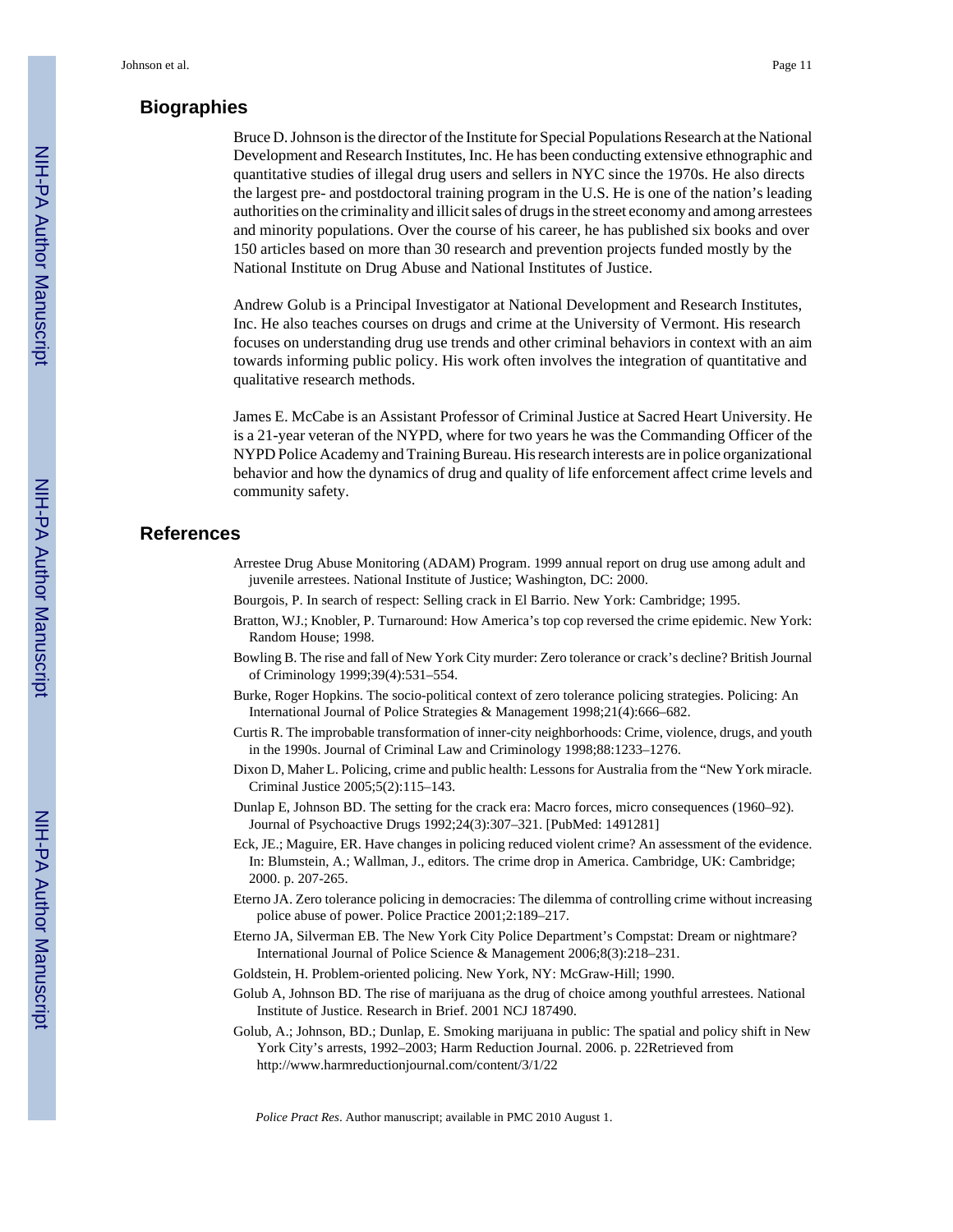Johnson et al. Page 12

- Golub A, Johnson BD, Dunlap E. The race/ethnic disparities in misdemeanor marijuana arrests in New York City. Criminology and Public Policy 2007;6(1):131–164. [PubMed: 18841246]
- Golub A, Johnson BD, Taylor A, Eterno JA. Quality-of-life policing: Do offenders get the message? Policing: International Journal of Police Strategies and Management 2003;26(4):690–707.
- Golub A, Johnson BD, Taylor A, Eterno JA. Does quality-of-life policing widen the net? A partial analysis. Justice Research and Policy 2004;6(1):19–41.
- Greene, JR. National Institutes of Justice. Criminal justice 2000. Vol. 3. Washington, DC: National Institutes of Justice; 2000. Community policing in America: Changing nature, structure, and function of the police; p. 299-370.
- Greene JA. Zero tolerance: A case study of police policies and practices in New York City. Crime and Delinquency 1999;45(2):171–182.
- Guiliani, RW.; Kurson, K. Leadership. New York: Hyperion; 2002.
- Harcourt, BE. Illusion of order: The false promise of broken windows policing. Cambridge, MA: Harvard; 2001.
- Henry, VE. The COMPSTAT paradigm: Management accountability in policing, business, and the public sector. Flushing, NY: Looseleaf Law Publications; 2002.
- Johnson, BD.; Goldstein, PJ.; Preble, E.; Schmeidler, J.; Lipton, DS.; Spunt, B.; Miller, T. Taking care of business: The economics of crime by heroin abusers. Lexington, MA: Lexington Books; 1985.
- Johnson, BD.; Golub, A.; Dunlap, E. The rise and decline of drugs, drug markets, and violence in New York City. In: Blumstein, A.; Wallman, J., editors. The crime drop in America. revised. New York: Cambridge University Press; 2006. p. 164-206.
- Johnson BD, Golub A, Dunlap E, Sifaneck SJ, McCabe J. Policing and social control of public marijuana use and selling in New York City. Law Enforcement Executive Forum 2006;6(5):55–85.
- Johnson BD, Golub A, Fagan J. Careers in crack, drug use, drug distribution, and nondrug criminality. Crime and Delinquency 1995;41(3):275–295.
- Johnson, BD.; Williams, T.; Dei, K.; Sanabria, H. Drug abuse and the inner city: Impact on hard drug users and the community. In: Tonry, M.; Wilson, JQ., editors. Drugs and crime, Crime and Justice Series. Vol. 13. Chicago: University of Chicago Press; 1990. p. 9-67.
- Karman, A. New York murder mystery: The true story behind the crime crash of the 1990s. New York: New York University Press; 2000.
- Kelling, GL.; Coles, CM. Fixing broken windows: Restoring order and reducing crime in our communities. New York: Free Press; 1996.
- Kelling, GL.; Sousa, WH, Jr. Do police matter? An analysis of the impact of New York City's police reforms. Civic Report No. 22. New York: Manhattan Institute; 2001. Retrieved from www.manhattan-institute.org
- Kerik, B. The Lost Son: A Life in Pursuit of Justice. NY: Regan Books; 2001.
- Maher L, Dixon D. Policing and public health: Law enforcement and harm minimization in a street-level drug market. British Journal of Criminology 1999;39(4-Special issue):488–512.
- Maple, J. The crime fighter. New York: Broadway Books; 1999.
- McArdle, A.; Erzen, T., editors. Zero tolerance: Quality of life and the new police brutality in New York City. New York: New York University Press; 2001.
- McElroy, JE.; Cosgrove, CA.; Sadd, S. Community policing: The CPOP in New York. Newbury Park, CA: Sage; 1993.
- McGloin JM, Sullivan CJ, Piquero AR, Pratt TC. Local life circumstances and offending specialization/ versatility: Comparing opportunity and propensity models. Journal of Research in Crime and Delinquency 2007;44(3):321–346.
- NYPD. NYPD police strategy number 5: Reclaiming the streets of New York City. 1994.
- NYPD. COMPSTAT manual. New York, New York: NYPD; 1998.
- Preble E, Casey JJ. Taking care of business: The heroin addict's life on the street. International Journal of the Addictions 1969;4:1–24.
- Ream, G.; Johnson, BD.; Dunlap, E.; Sifaneck, SJ. Distinguishing blunts users from joints users: A comparison of marijuana use subcultures. In: Cole, S., editor. Street drugs: New research. Hauppauge, NY: Nova Science Publishers; 2006. p. 245-273.